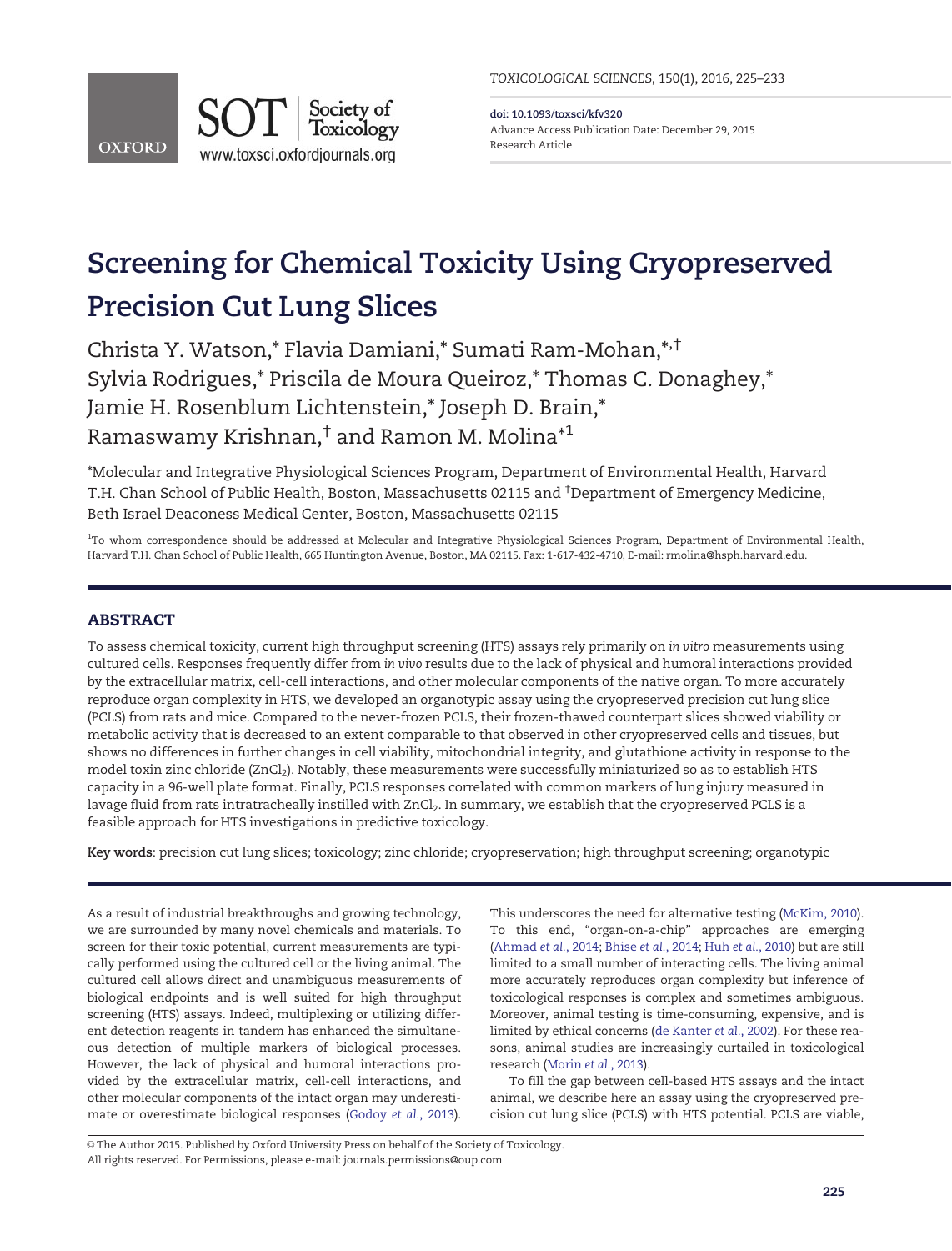functional, and retain nearly all lung cell types [\(Rosner](#page-8-0) et al., [2014](#page-8-0); [Sanderson, 2011\)](#page-8-0). The PCLS is well suited to assess toxicity of chemical allergens ([Henjakovic](#page-7-0) et al., 2008). In addition, the PCLS has been used to examine airway responsiveness to biological toxins such as fungal metabolites [\(Balenga](#page-7-0) et al., 2015) as well as to evaluate the potential hazards of nanomaterials such as TiO<sub>2</sub>, ZnO, CeO<sub>2</sub>, SiO<sub>2</sub>, and nanosilver (Sauer et al.[, 2014](#page-8-0)) and the anticancer drug 2-[4-amino-3-methylphenyl]-5-fluorobenzothiazole lysylamide dihydrochloride ([Behrsing](#page-7-0) et al., 2013). Despite its advantages, adoption of the PCLS in toxicology has been constrained by the limited time window within which the PCLS stays viable, which is typically 2–5 days from the time of harvest.

To overcome time-limited PCLS viability, we and others have developed the approach of cryopreservation (Bai et al.[, 2015;](#page-7-0) [Rosner](#page-8-0) et al., 2014). This approach offers practical advantages in planning and execution of experiments as well as enables expanded use for HTS applications. Here, using cryopreservation, we established mouse and rat PCLS as suitable models for HTS screening in predictive toxicology. As our model toxin, we chose a well-characterized chemical with known mechanisms of lung toxicity, ZnCl<sub>2</sub>. For comparison, we also used 2 distinct cell lines commonly employed in toxicity screening applications. Primary human small airway epithelial (SAEC) and the human monocytic cell line (THP-1) were chosen due to their relevance in pulmonary exposures to toxins. Finally, we correlated the rat PCLS data with common markers of lung injury measured in lavage fluid from ZnCl<sub>2</sub>-exposed rats.

## MATERIALS AND METHODS

Preparation of mouse and rat PCLS. PCLS were prepared from male 8-week old C57BL/6 mice and 9-week old Wistar Han rats. Animals were humanely killed with 4% isoflurane followed by exsanguination. A skin incision was performed on the ventral side of the neck, and the trachea was exposed. A small incision was made on the trachea to allow insertion of an 18G catheter (mice) or a 16G catheter (rat). Once the chest and abdominal cavities were opened, the collapsed lung lobes were infused with 1.5 ml (mouse) or 11 ml (rat) of warmed (37°C) 1.5% agarose in Hanks' balanced salt solution (HBSS) (Life Technologies, Carlsbad, California) through the inserted catheter. The agarose infusion was followed by 0.5 ml (mouse) and 2 ml (rat) of air to clear the airways of agarose. The whole mouse/rat was placed at 4°C for 10–15 min to allow the agarose to solidify. The lungs were then carefully dissected out of the chest cavity and kept in cold HBSS prior to slicing.

The protocol developed for PCLS preparation is illustrated in [Figure 1](#page-2-0). For this study, we used a designated lobe for each assay (rat: left lobe for all assays; mouse: left lobe for MTS, and right lobes for GSH and TMRE) to minimize the potential contribution of lobar differences in ZnCl<sub>2</sub> response in each assay. The selected lobes were separated and trimmed such that tissue slabs (6–8 mm for mice, 8–11 mm for rats) from each lobe were created. These slabs were then sectioned into 24 (mouse) or 42 (rat) slices of  $250 \mu m$  thickness using a VF-300 tissue slicer (Precisionary Instruments, Greenville, North Carolina). The lung slices were sorted serially during the slicing process to ensure that every exposure group consisted of adjacent PCLS from throughout (distal, middle, and proximal regions) the slab ([Figure 1\)](#page-2-0). Additionally, each pair of adjacent PCLS was sorted such that 1 slice of the pair was assigned to the "fresh" and the other to the "frozen-thawed" groups [\(Figure 1](#page-2-0)). After slicing, the sorted PCLS were incubated (3 PCLS per well in a 24-well plate) overnight in Dulbecco's modified Eagle/Ham's F-12 Medium

(Corning, Corning, New York) supplemented with 0.05 mg/ml Kanamycin (Sigma Aldrich, St. Louis, MO), 1% Gibco Antibiotic-Antimycotic, containing 10 000 units/ml of penicillin, 10 mg/ml of streptomycin, and 25µg/ml of Amphotericin B (Life Technologies) at 37-C. The PCLS designated for cryopreservation were placed in separate cryovials containing 10% dimethyl sulfoxide (DMSO) (Sigma Aldrich, St. Louis, Missouri) diluted in media and stored at –80°C (Mr. Frosty Freezing Container, Thermo Scientific, Tewksbury, Massachusetts). DMSO was employed to inhibit crystal formation during the freezing process, which can reduce viability.

Determination of metabolic activity and competency of frozen-thawed PCLS. Frozen PCLS were thawed and used within 2–3 days after freezing. On the day of each experiment, the frozen PCLS were quickly thawed in a 37-C water bath, and then placed in a 24 well plate containing the same DMEM/F12 media as described above. The thawed PCLS were rinsed twice and were allowed to recover in the incubator for 0, 2, and 6 h in working media consisting of 0.5% amphotericin B and 1% Gibco Antibiotic-Antimycotic and kanamycin. After each recovery period, the PCLS were tested for metabolic activity using CellTiter 96 AQueous One Solution Reagent (MTS). MTS contains a tetrazolium compound [3-(4,5-dimethylthiazol-2-yl)-5-(3-carboxymethoxyphenyl)-2-(4-sulfophenyl)-2H-tetrazolium] and an electron coupling reagent, phenazine ethosulfate, which is reduced in the cytoplasm and on the plasma membrane providing an overall assessment of metabolic health or activity ([Berridge](#page-7-0) et al., 2005). We also measured mitochondrial membrane potential using tetramethylrhodamine ethyl esther perchlorate (TMRE) assay (Life Technologies). TMRE is a cell-permeable, positively charged dye that accumulates in active and polarized mitochondria due to the negative charge maintained within functional mitochondrial membranes. Depolarized or damaged mitochondria retain less dye and generate less fluorescence signal.

To further assess whether frozen-thawed PCLS retained their metabolic competency, we tested for the levels of cytochrome p450 2B1 protein with an enzyme linked immunosorbent assay (ELISA) (US Biological, Salem, Massachusetts) and glutathione S-transferase (GST) activity using the GST activity assay (Sigma Aldrich) of supernatants obtained from multiple freeze-thaws of PCLS in PBS containing 2 mM EDTA.

Cell culture and exposure to ZnCl<sub>2</sub>. SAEC were purchased from Lonza (Walkersville, Maryland) and cultured in complete small airway epithelial growth media (SAGM) (Lonza, Walkersville, Maryland) and incubated at 37°C and 5% CO $_2$  atmosphere. SAEC were subcultured in 96-well plates at a cell density of 600 cells/ well in SAGM for a period of 3-4 days or until 80%–90% confluence. Then, SAEC were serum starved for 24 h before treatment with 0.01, 0.1, 0.5, 1, 5 mM  $ZnCl<sub>2</sub>$  diluted in SAGM media for 4 h. Zinc chloride (ZnCl<sub>2</sub>) was obtained from Mallinckrodt Chemicals, (St.Louis, Missouri). Human monocytic cell line (THP-1) was purchased from American Type Culture Collection (ATCC, Manassas, Virginia) and cultured in RPMI-1640 (MediaTech, Herndon, Virginia) supplemented with 10% heat inactivated fetal bovine serum (ATCC) and incubated at 37-C and 5% CO<sub>2</sub>. THP-1 cells were subcultured in 96-well plates at a cell density  $1 \times 10^4$  cells/well in complete RPMI media supplemented with PMA (200 nM) and allowed to mature for 4–5 days. After maturation, THP-1 cells were washed once with PBS and were allowed to recover for 4 days before exposure to  $ZnCl<sub>2</sub>$  in RPMI media (100  $\mu$ l) for 4 h.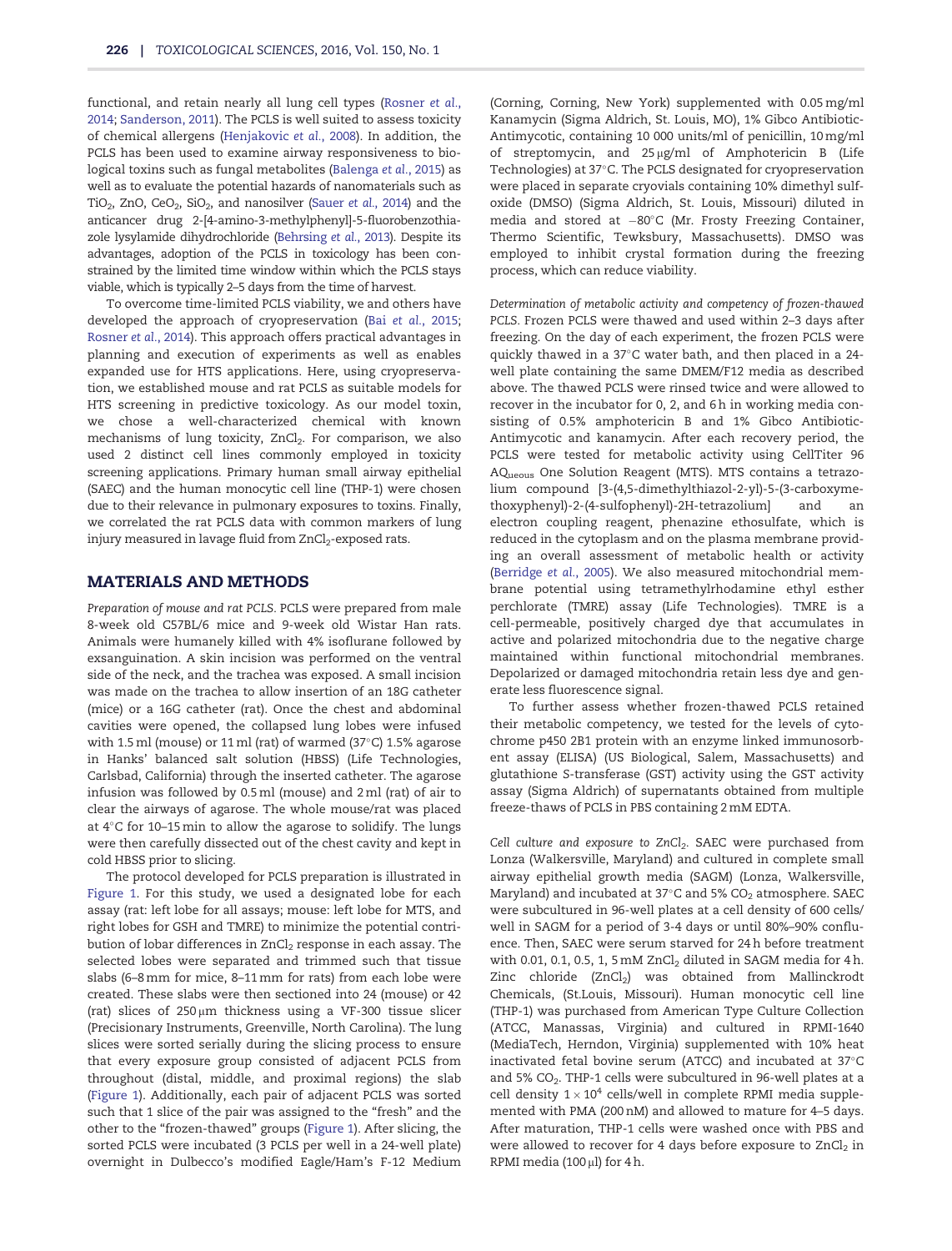<span id="page-2-0"></span>

FIG. 1. Standardized protocol for precision cut lung slice (PCLS) preparation. A, The agarose-infused left lung lobe was removed. B, The left lung lobe was then trimmed. C, A slab of lung tissue was sliced using a vibratome. Consecutive lung slices were generated from the trimmed slab. D, Sequential slices were assigned alternately to each experimental condition as shown. Complementary PCLS were cryopreserved in cryovials prior to experimentation.

PCLS culture and exposure to ZnCl<sub>2</sub>. ZnCl<sub>2</sub> solutions were prepared in culture DMEM/F12 1:1 media at 0, 0.01, 0.1, 0.5, 1, and 5 mM concentrations. One PCLS was placed in each well of a 96-well plate and submerged in 200 $\mu$ l of ZnCl<sub>2</sub> media solution. Media was used as negative controls. As positive controls, 0.01% Triton X-100 was used for the MTS assay and carbonyl cyanide ptrifluoro-methoxyphenyl hydrazine (FCCP)  $(1 \mu M)$  for the TMRE assay. Each exposure group consisted of a triplicate PCLS for rats (3 PCLS per rat, 6 rats) and for mice (3 slices per mouse, 6 mice).

Assessment of cell viability. Cell and PCLS viability was measured using the Cell Titer 96 AQueous One Solution Reagent (MTS) (Promega, Madison, WI). After a 4-h incubation period with  $ZnCl<sub>2</sub>$ , PCLS were washed twice in a 6-well plate with 2 ml of phosphate-buffered saline containing  $Ca^{++}$  and  $Mg^{++}$ (Mediatech, Corning, New York). Washed PCLS were placed in a new 96-well plate containing 200 µl/well of media with MTS reagent. Plates were incubated at 37°C for 1h. Absorbance (490 nm) was measured on the supernatants using the SpectraMax M5 microplate reader (Molecular Devices, Sunnyvale, California).

Mitochondrial membrane potential  $(\Delta \Psi_m)$ . Mitochondrial membrane potential of cells and PCLS was measured using the TMRE assay (Life Technologies). After incubation with ZnCl<sub>2</sub>, cells and PCLS were washed twice in PBS and incubated in media with TMRE (200  $\mu$ M for slices and 200 nM for cells) at 37°C for 1 h. Cells and PCLS were washed twice with PBS before obtaining fluorescence measurements in a microplate reader (SpectraMax M5, Molecular Devices) (peak excitation = 549 nm, peak  $emission = 575 nm$ ). The auto fluorescence of unstained cells and PCLS was measured then subtracted from the raw data.

Measurement of oxidative stress. The induction of oxidative stress was measured by evaluating changes in the cellular content of

glutathione (GSH), an important cellular antioxidant. To measure intracellular GSH, we used the GSH-Glo Glutathione Assay (Promega, Madison, Wisconsin), a chemiluminescence-based assay. The reactive oxygen species induced by  $ZnCl<sub>2</sub>$  treatment decrease glutathione levels by oxidation or by reaction of constituent thiol groups within glutathione. ZnCl<sub>2</sub>-exposed cells were washed with PBS, then GSH-Glo Reagent  $1X$  (100  $\mu$ l/well) was added and incubated at room temperature for 30 min. Then, luciferin detection reagent  $(100 \mu l/well)$  was added, followed by 15 min incubation. The protocol for PCLS included 3 cycles of freeze-thaws in  $200 \mu$ l PBS containing  $2 \text{ mM}$  EDTA. The PCLS were frozen at  $-80^{\circ}$ C, thawed at room temperature then centrifuged at 16 000  $\times$  g at 4°C for 20 min. The supernatants  $(50 \mu l)$  were collected and added to individual wells containing 50 ml of GSH-Glo Reagent twice, then incubated for 30 min at room temperature. Next, 100 µl luciferin detection reagent was added followed by a 15-min incubation. Luminescence was measured immediately using SpectraMax M5 microplate reader.

Pulmonary responses to intratracheally instilled  $ZnCl<sub>2</sub>$  in vivo. The protocols used in this experiment were approved by the Harvard Medical Area Animal Care and Use Committee. Nineweek-old male CD rats were purchased from Harlan Laboratories (South Easton, Massachusetts). Rats were housed in pairs in polypropylene cages and allowed to acclimatize for 1 week before the studies were initiated. Rats were maintained on a 12-h light/dark cycle. Food and water were provided ad libitum. A group of rats (mean wt.  $265 \pm 21$  g) was intratracheally instilled with  $ZnCl<sub>2</sub>$  solution at a 0, 0.08, 0.4, or 2.0 mg/kg  $ZnCl<sub>2</sub>$ dose. The doses were chosen to encompass the range from noresponse to maximum responses. For in vivo experiments, a maximum dose of 2 mg/kg was used in careful consideration of its impact on rat respiratory function. The  $ZnCl<sub>2</sub>$  solution was delivered to the lungs through the trachea in a volume of 1.5 ml/ kg. Twenty-four hours later, rats were euthanized via exsanguination with a cut in the abdominal aorta while under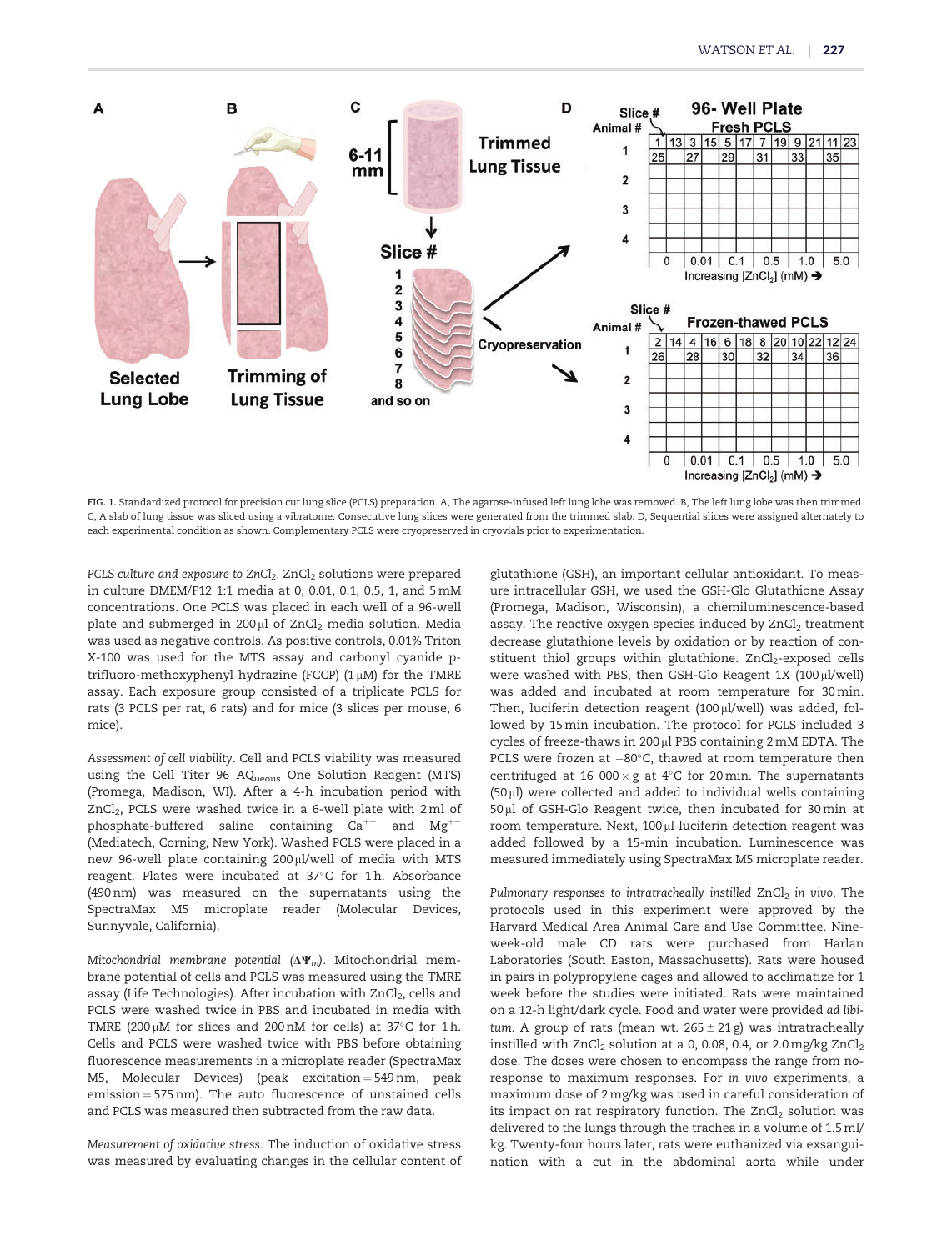

FIG. 2. Viability and metabolic competency are maintained in cryopreserved PCLS. A, Metabolic activity of frozen-thawed mouse PCLS measured by the MTS assay at 0, 2, and 6h postthawing were not significantly different. B, There was also no significant change in mitochondrial membrane potential. Data are mean ± SE. Each exposure time consisted of a total of 12 PCLS (3 slices per mouse). C, GST activity was higher in fresh PCLS in comparison to frozen-thawed rat PCLS. Data are mean ± SE.  $n = 6$  PCLS (2 slices per rat) (\* $P < .05$ , Student t test).

anesthesia. The trachea was exposed and cannulated. The lungs were then lavaged 12 times, with 3 ml of 0.9% sterile PBS, without calcium and magnesium ions. The cells of all washes were separated from the supernatant by centrifugation  $(350 \times g)$ at 4°C for 10 min). Total cell count and hemoglobin measurements were made from the cell pellets. After staining the cells, a differential cell count was performed. The supernatant of the two first washes was clarified via centrifugation (14 500  $\times$  g at 4-C for 30 min), and used for standard spectrophotometric assays for lactate dehydrogenase (LDH), myeloperoxidase (MPO), and albumin. Total GSH was also measured in clarified lavage supernatants obtained from a separate cohort of rats intratracheally instilled with  $ZnCl<sub>2</sub>$  at 0, 0.05, and 0.5 mg/kg dose  $(n = 3$  rats/dose).

## RESULTS

## Metabolic Activity and Competency of Frozen-Thawed PCLS

As shown in Figure 2, there were no significant differences in either metabolic activity (2A) or mitochondrial membrane potential (2B) in mouse PCLS at 0, 2, or 6 h after thawing. Based on these data, we adopted a 2-h postthawing recovery period in our mouse and rat PCLS experiments. This recovery period was also found optimal for cryopreserved PCLS in our previous study ([Rosner](#page-8-0) et al., 2014). The metabolic competency of rat frozenthawed PCLS were evaluated by measuring cytochrome p450 2B1 protein levels after the standard 2-h recovery period. The protein levels of cytochrome p450 2B1, a Phase 1 enzyme in xenobiotic detoxification pathways, were significantly different between rat fresh (5.2 ng/ml) and frozen-thawed PCLS (8.6 ng/ ml) [\(Supplementary Figure 1\)](http://toxsci.oxfordjournals.org/lookup/suppl/doi:10.1093/toxsci/kfv320/-/DC1). A phase 2 enzyme, glutathione-Stransferase, was lower in frozen-thawed versus fresh rat PCLS (Figure 2C).

### PCLS Response to ZnCl<sub>2</sub>: Comparison of Fresh and Frozen-Thawed PCLS

The cryopreserved mouse PCLS showed lower initial metabolic activity compared to their fresh counterpart slices ([Figure 3A](#page-4-0)). However, when expressed as percentage of media control, the slopes were nearly identical, indicating that their responses to  $ZnCl<sub>2</sub>$  were similar [\(Figure 3B](#page-4-0)). The  $IC<sub>50</sub>$  were 0.54 and 0.62 mM for frozen-thawed PCLS and fresh PCLS, respectively. The mitochondrial membrane potential values were lower in frozenthawed than fresh PCLS ([Figure 3](#page-4-0)C), but also declined similarly in response to increasing concentrations of  $ZnCl<sub>2</sub>$  when data

were normalized [\(Figure 3D](#page-4-0)). Interestingly, we observed higher glutathione levels in frozen-thawed PCLS than in fresh PCLS ([Figure 3](#page-4-0)E). Although there were significant differences in basal glutathione levels, the normalized data showed identical declines in response to  $ZnCl<sub>2</sub>$  ([Figure 3F](#page-4-0)).

The frozen-thawed rat PCLS also showed lower metabolic activity and mitochondrial membrane potential than fresh PCLS ([Supplementary Figures 2A](http://toxsci.oxfordjournals.org/lookup/suppl/doi:10.1093/toxsci/kfv320/-/DC1) and [2B](http://toxsci.oxfordjournals.org/lookup/suppl/doi:10.1093/toxsci/kfv320/-/DC1)). However, normalized MTS data showed similar dose-response relationships [\(Figure 3G](#page-4-0)). We found that rat PCLS also showed ZnCl<sub>2</sub> dose-dependent decrease in mitochondrial membrane potential [\(Figure 3](#page-4-0)H). Interestingly, normalized data from fresh PCLS had a different slope within the lower dose range (0.01–1 mM) compared to the frozen-thawed rat PCLS [\(Figure 3H](#page-4-0)). The total glutathione levels were significantly lower in frozen-thawed rat PCLS [\(Supplementary Figure 2C](http://toxsci.oxfordjournals.org/lookup/suppl/doi:10.1093/toxsci/kfv320/-/DC1)). Consequently, the normalized data showed less reduction in response to ZnCl<sub>2</sub> than the fresh PCLS ([Figure 3I](#page-4-0)).

#### Responses to ZnCl<sub>2</sub>: Frozen-Thawed PCLS Versus Cells

We evaluated the cytotoxic effects of the same concentrations of ZnCl<sub>2</sub> on SAEC and THP-1 cells. [Figure 4A](#page-5-0) shows the normalized MTS data for THP-1, SAEC, frozen-thawed mouse and rat PCLS. Exposure to ZnCl<sub>2</sub> caused significant dose-dependent cytotoxicity in frozen-thawed PCLS and cells. However, SAEC showed a higher tolerance to  $ZnCl<sub>2</sub>$  with an IC<sub>50</sub> value of 1.00 mM compared to mouse  $(IC_{50} = 0.54 \text{ mM})$  and rat  $(IC_{50} = 0.38$  mM) PCLS. THP-1 cells were also significantly more tolerant to increasing concentrations of  $ZnCl<sub>2</sub> (IC<sub>50</sub> = 4.01 mM).$ Interestingly, the effects of  $ZnCl<sub>2</sub>$  on mitochondrial integrity were not different between the cells and frozen-thawed PCLS ([Figure 4](#page-5-0)B). At 5 mM concentration, a decrease of nearly 50% in both cell types and frozen-thawed PCLS was observed ([Figure](#page-5-0) [4B](#page-5-0)). Similarly, we found a dose-dependent reduction in glutathione levels in cells and in frozen-thawed PCLS ([Figure 4](#page-5-0)C). There was a significant difference in glutathione reduction between frozen-thawed PCLS and both cell types at each exposure dose. THP-1 cells showed greater resistance to oxidative stress, as decreases in GSH levels were observed at 1 mM and higher concentrations ([Figure 4](#page-5-0)C).

#### In Vivo Pulmonary Responses to ZnCl2

We evaluated acute responses to instilled  $ZnCl<sub>2</sub>$  by analyzing common cellular and biochemical parameters in injury and inflammation in bronchoalveolar lavage at 24 h postinstillation. [Figure 5](#page-6-0) shows bronchoalveolar lavage (BAL) parameters after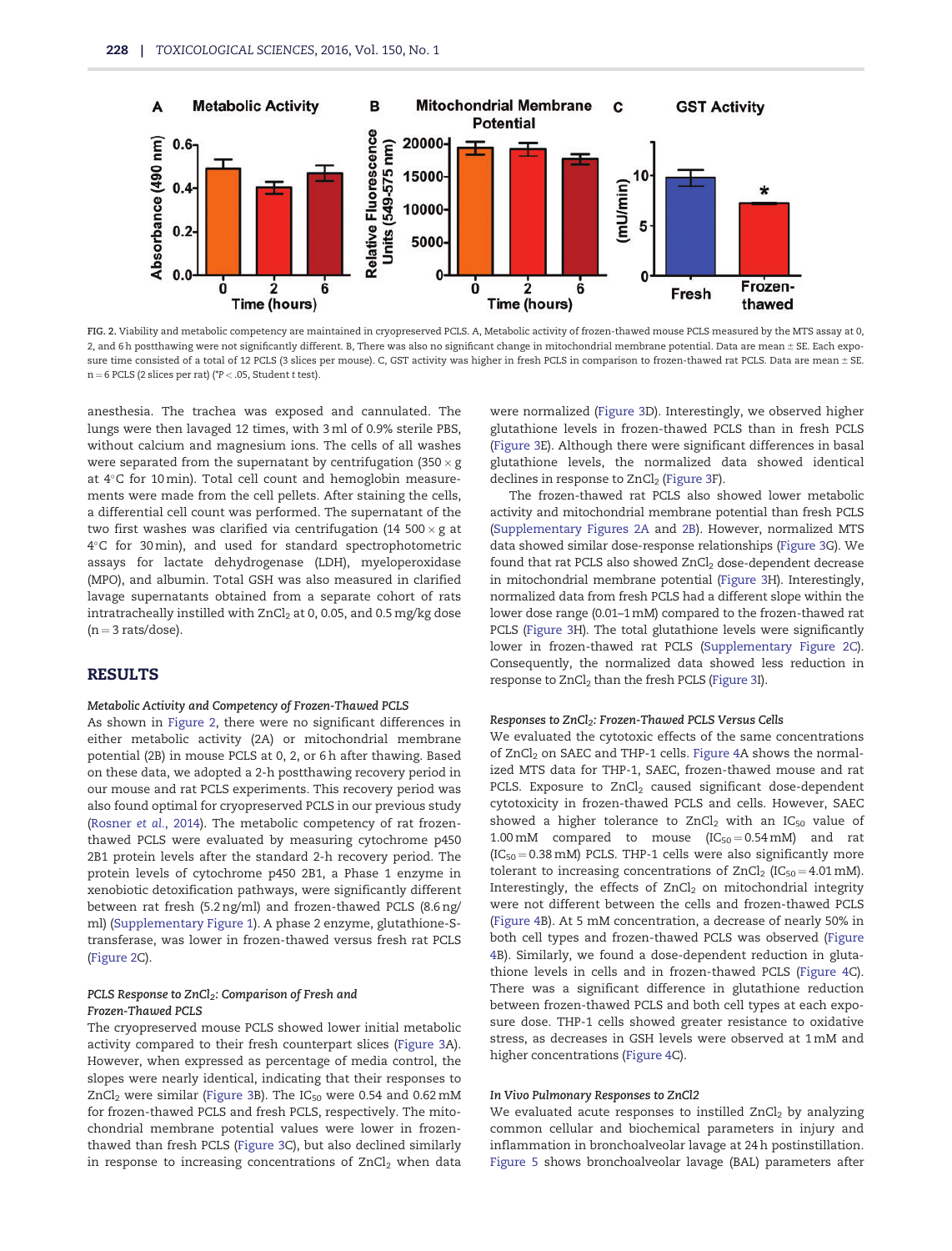<span id="page-4-0"></span>

FIG. 3. Cryopreservation of PCLS does not alter responses to ZnCl<sub>2</sub>. A, As measured by the MTS, there was a difference in the raw absorbance values between fresh and frozen-thawed PCLS in response to ZnCl<sub>2</sub> (0.01-5 mM). B, Normalized data showed identical dose-response between fresh and frozen-thawed mouse PCLS. C, Mitochondrial membrane potential assessed by TMRE assay revealed no significant differences between fresh and frozen-thawed mouse PCLS. D, Normalized data showed similar dose-response between fresh and frozen-thawed mouse PCLS in mitochondrial function. E, Fresh PCLS had lower glutathione levels than frozenthawed PCLS. F, Normalized data showed identical dose-response between fresh and frozen-thawed mouse PCLS in glutathione levels. G, Metabolic activity of rat fresh and frozen-thawed PCLS both revealed similar reductions with increasing ZnCl<sub>2</sub> concentrations. H, The mitochondrial membrane potential was reduced in both fresh and frozen-thawed rat PCLS. I, Significant reduction in total glutathione levels in both fresh and frozen-thawed rat PCLS was observed in response to ZnCl<sub>2.</sub> Positive controls for the MTS assay were 0.01% Triton X-100 and carbonyl cyanide-4-(trifluoromethoxy) phenyl hydrazone (FCCP) (1 mM), a potent ATP synthesis disruptor, for the TMRE assay. Data are mean ± SE. Each exposure group consisted of a total of 18 PCLS (3 PCLS per rat, 6 rats) and 18 PCLS (3 slices per mouse, 6 mice). (\*P < .05, ANOVA followed by Bonferroni's post hoc test).

instillation of increasing doses of ZnCl<sub>2</sub> solution. An increase in macrophages ([Figure 5](#page-6-0)A), neutrophils ([Figure 5](#page-6-0)B), and lymphocytes [\(Figure 5](#page-6-0)C) were observed in response to increasing doses of ZnCl<sub>2</sub>. Dose-dependent increases in LDH [\(Figure 5](#page-6-0)E), albumin ([Figure 5F](#page-6-0)), hemoglobin [\(Figure 5G](#page-6-0)) and MPO [\(Figure 5H](#page-6-0)) are shown as function of ZnCl<sub>2</sub> doses. All of these BAL measurements significantly increased with  $ZnCl<sub>2</sub>$  dose (MANOVA,  $P < .05$ ). There were also significant dose-dependent decreases in body weights in 24 h, which might be related to decreased water and food intake resulting from the effects of  $ZnCl<sub>2</sub>$  [\(Figure 5](#page-6-0)I). Total glutathione levels in lung lavage fluids were reduced in response to low doses of  $ZnCl<sub>2</sub>$  (0.05 and 0.5 mg/kg) indicating oxidative stress ([Figure 5](#page-6-0)J).

# DISCUSSION

While the PCLS has been previously identified as a useful model for toxicological assessment, its short-term viability in culture,

typically 2–5 days from harvest, has imposed scheduling constraints as well as restricted the number of slices that can be used per animal. Recent advances in cryopreservation (Bai [et al.](#page-7-0), [2015](#page-7-0); [Rosner](#page-8-0) et al., 2014) have enabled expanded PCLS use in measurements of airway reactivity. Here, we validate the cryopreserved PCLS as a feasible model for HTS applications in toxicology.

While optimizing our methodology, we identified some technical parameters that should be controlled to improve the reproducibility of PCLS results. Using freshly opened bottles of media significantly minimizes the reduction in viability as well as the variability in different days of experimentation. Preincubating the media at 37°C with 5% CO $_2$  for at least 20 min allows the media to reach a neutral pH, a parameter which can influence viability. In addition, preparing cryopreservation media on the day of freezing with both newly opened DMSO and media also decreases variability across experiments. We also recommend that the chest cavity of the animals be kept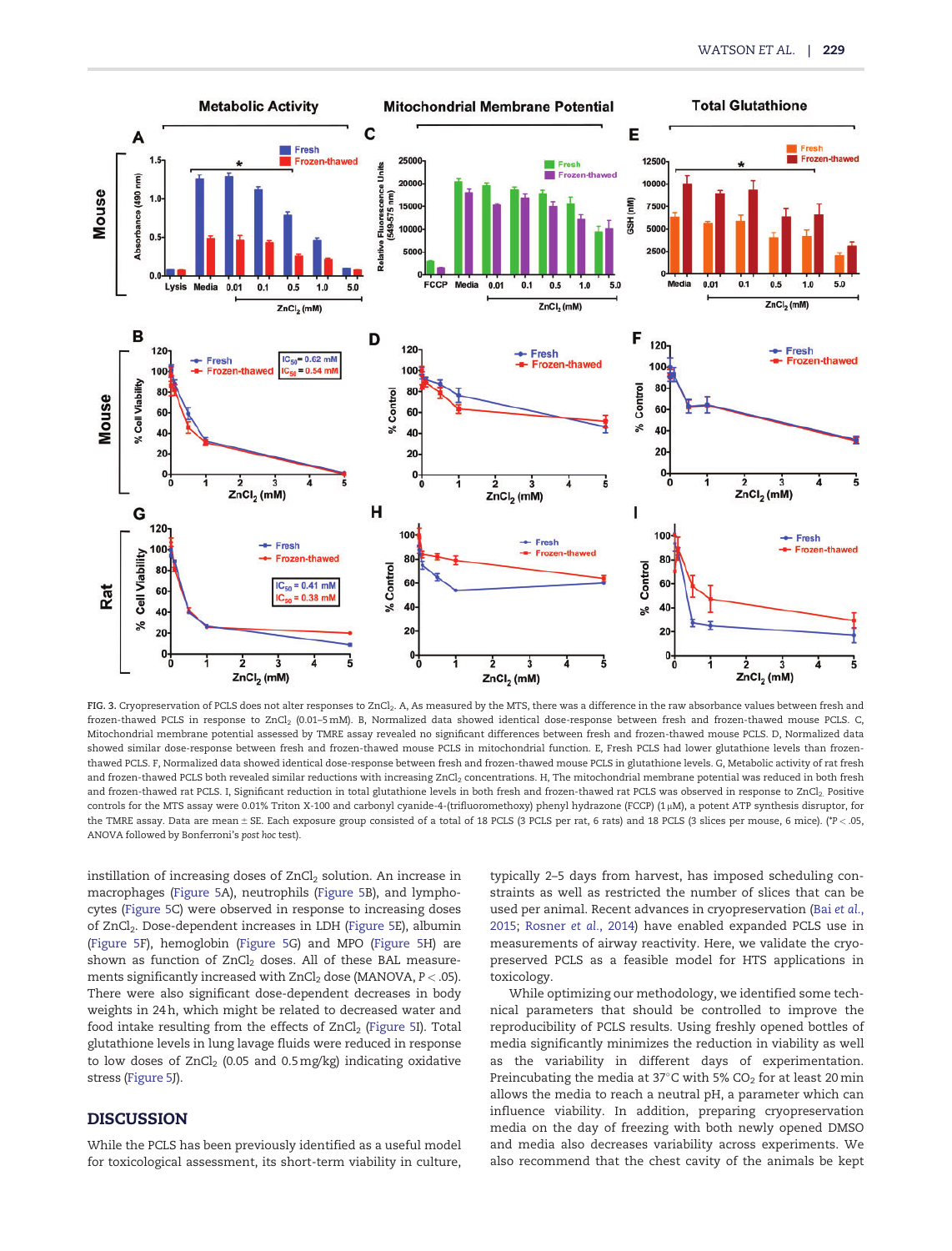<span id="page-5-0"></span>

FIG. 4. Frozen-thawed PCLS are more sensitive than cells in response to ZnCl<sub>2</sub>. A, Mouse and rat frozen-thawed PCLS showed higher sensitivity to increasing doses of ZnCl2 compared to THP-1 and SAEC cells. B, As measured by the TMRE assay, the mitochondrial membrane potential of both mouse and rat frozen-thawed PCLS was reduced similarly as the cell lines in response to increasing concentrations of ZnCl<sub>2</sub>. C, Both mouse and rat frozen-thawed PCLS exhibited a higher sensitivity to increasing doses of ZnCl<sub>2</sub> as indicated by the steeper decline in cellular glutathione levels. Data are mean ± SE, where each exposure group consisted of a total of 18 PCLS (3 PCLS per rat, 6 rats) and 18 PCLS (3 slices per mouse, 6 mice). (\*P = .0001, \*\*P < .05, ANOVA followed by Bonferroni's post hoc test).

intact until the agarose has solidified. This prevents the potential hyperinflation of the lungs with agarose. It also reduces the potential contamination of the lungs. To reduce the variability resulting from differences in PCLS size/mass as well as potential regional lung heterogeneity in toxicological responses, we recommend the strategy similar to that illustrated in [Figure 1](#page-2-0). This approach ensures that each experimental condition contains a representative slice from each lung region.

For in vitro testing of chemicals, the MTS assay is the gold standard for assessing metabolic activity. Its accuracy in determining the health of individual cells and tissues in response to chemical exposures has been well documented ([Malich](#page-7-0) et al., [1997](#page-7-0)). In our experiments, we found that while freezing and thawing reduce the initial metabolic activity of mouse and rat PCLS, the dose-response of toxicity to  $ZnCl<sub>2</sub>$  are not different when expressed as a percent of the negative control values. Contributing factors to differences in basal metabolic activity could be plasma membrane injury from the initial lung slicing (de Kanter et al., 20012) and from subsequent cryopreservation (Baust et al.[, 2009](#page-7-0)). The specific cell types that exhibit reduced metabolic activity associated with cryopreservation remains unclear. The reductions may differ among cell types or might be a common feature of all major lung cell types.

In addition to metabolic activity, we showed that the basal protein levels of Phase 1 metabolic enzyme, cytochrome p450 2B1 in frozen-thawed PCLS were maintained. This is an important finding as cytochrome 2B monooxygenases are crucial in the biotransformation of xenobiotics within the lung ([Castell](#page-7-0) et al.[, 2005\)](#page-7-0). We also measured glutathione-S-transferase activity in frozen-thawed PCLS. Glutathione S-Transferase is a Phase 2 metabolic enzyme responsible for the conjugation of reduced glutathione with various substrates from environmental toxicants and pharmaceuticals ([Zhang](#page-8-0) et al., 2006).

While zinc is an essential trace element, it is both proapoptotic and antiapoptotic at high concentrations (Plum et al.[, 2010](#page-7-0)). Interestingly, while we observed reductions in metabolic activity in both fresh and frozen-thawed PCLS using the MTS assay, we saw a decline in caspase-3 activity with increasing  $ZnCl<sub>2</sub>$ concentrations (data not shown). This finding is in agreement with a study that showed zinc  $(Zn^{2+})$  as a potent inhibitor of caspase-3 (Perry et al.[, 1997](#page-7-0)). Other studies have shown that treatment with  $\text{Zn}^{2+}$  at 1 mM can offset important mediators of apoptosis such as Bcl-2-like and Bax-like protein ([Zalewski](#page-8-0) et al., [1991](#page-8-0)) causing disruption of the mitochondrial membrane

potential and thereby releasing cytochrome c into the cytoplasm. In line with these observations, we observed a decline in mitochondrial membrane potential with increasing concentrations of ZnCl<sub>2</sub>. These findings correlated with our MTS results. However, the TMRE assay was less sensitive to  $ZnCl<sub>2</sub>$  effects in comparison to the MTS assay. The difference may be due to the confounding effects of  $ZnCl<sub>2</sub>$  on cellular metabolism ([Kumar](#page-7-0) et al.[, 2010](#page-7-0)) or cellular necrosis. Additional endpoints such as LDH release might have provided further insight into the mode of cell death; however, we were unable to determine LDH levels due to  $Zn^{2+}$  interference with the testing reagents (data not shown).

We observed that primary SAEC and THP-1 cell line were more tolerant to the toxic effects of  $ZnCl<sub>2</sub>$  than PCLS. A possible explanation is differences in metabolic competency [\(Garcia-](#page-7-0)[Canton](#page-7-0) et al., 2013). Metabolic competency is essential for bioactivation, a process by which certain protoxicant chemicals are metabolized into reactive metabolites by Phase 1 enzymes and detoxified by Phase 2 enzymes. Although not known as a Phase 1 enzyme inducer or protoxicant,  $ZnCl<sub>2</sub>$  has been shown to induce Phase 2 enzymes in metabolically competent cell types ([Prestera](#page-7-0) et al., 1993). Both mouse and rat frozen-thawed PCLS maintain Phase 1 and 2 enzymes further supporting their utility in toxicological assessments of toxicants.

Employing different and complementary assays to understand the biological activity of toxicants is essential in chemical testing. We utilized the GSH-Glo assay to determine whether reactive oxygen species contributed to the observed toxicity. The raw data of total intracellular glutathione for mouse frozen-thawed PCLS were notably higher than fresh PCLS. It is possible that the higher glutathione levels observed in the frozenthawed PCLS may be compensatory mechanisms elicited by the cryopreservation process [\(Mazur, 2004](#page-7-0)). Alternatively, this may be due to the freezing process, which may damage cell membranes, thereby releasing GSH into the surrounding tissues. Interestingly, the rat frozen-thawed PCLS displayed lower concentrations of total glutathione in comparison to fresh rat PCLS. However, fresh and frozen-thawed PCLS from mice and rats showed similar trends in the reduction of glutathione in response to increasing ZnCl<sub>2</sub>, when data were expressed as percentage of negative control. These results agree with previous reports on the effects of high concentrations of  $ZnCl<sub>2</sub>$  on oxidative stress and production of reactive oxygen species [\(Maret,](#page-7-0) [2003](#page-7-0)). Both fresh and frozen-thawed PCLS from both murine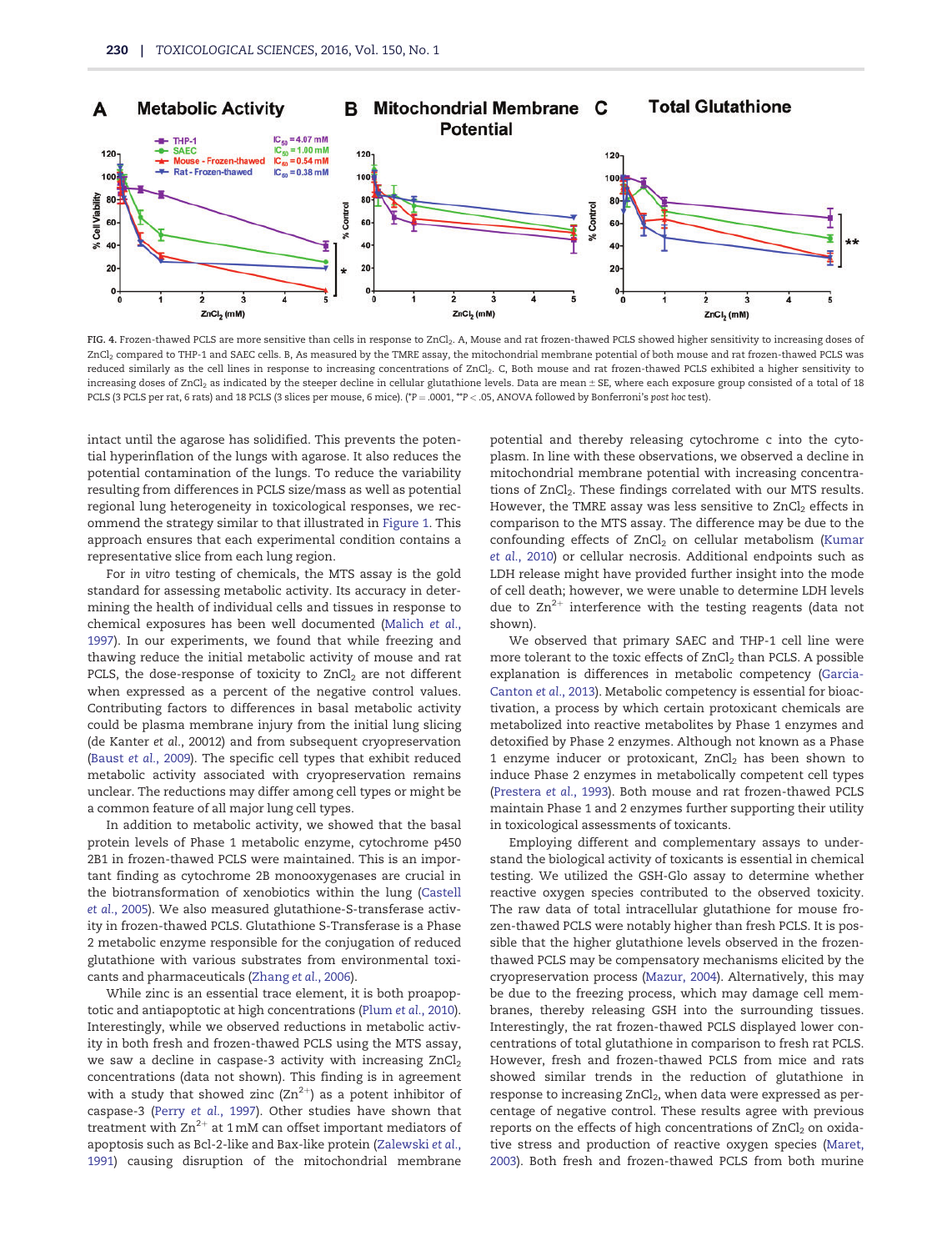<span id="page-6-0"></span>

FIG. 5. Responses to ZnCl2 measured in living rats. A, Lavaged macrophages, B, neutrophils, C, lymphocytes, D, eosinophils, E, lactate dehydrogenase, F, albumin, G, hemoglobin, and H, myeloperoxidase were significantly increased with increasing dose of ZnCl<sub>2</sub> (0-2 mg/kg). I, Rat body weight decreased with increasing ZnCl<sub>2</sub> doses. J, Total glutathione levels in BAL significantly decreased in response to ZnCl<sub>2</sub> (0.05 and 0.5 mg/kg). Data are mean ± SE (5 rats/group; GSH analysis, 3 rats/group).

species displayed greater sensitivity to ZnCl<sub>2</sub>-mediated oxidative stress in comparison to SAEC and THP-1 cell lines.

Finally, to explore whether the effects of  $ZnCl<sub>2</sub>$  in cryopreserved rat PCLS correlate with pulmonary effects in intact animals, we performed in vivo experiments on adult rats using intratracheal instillation of  $ZnCl<sub>2</sub>$  followed by bronchoalveolar lavage and analysis. We found that our in vivo data showed the same trend observed in the ex vivo PCLS experiments—ZnCl<sub>2</sub> cause dose-dependent increases in lung injury and inflammation as well as reduction in total glutathione levels in BAL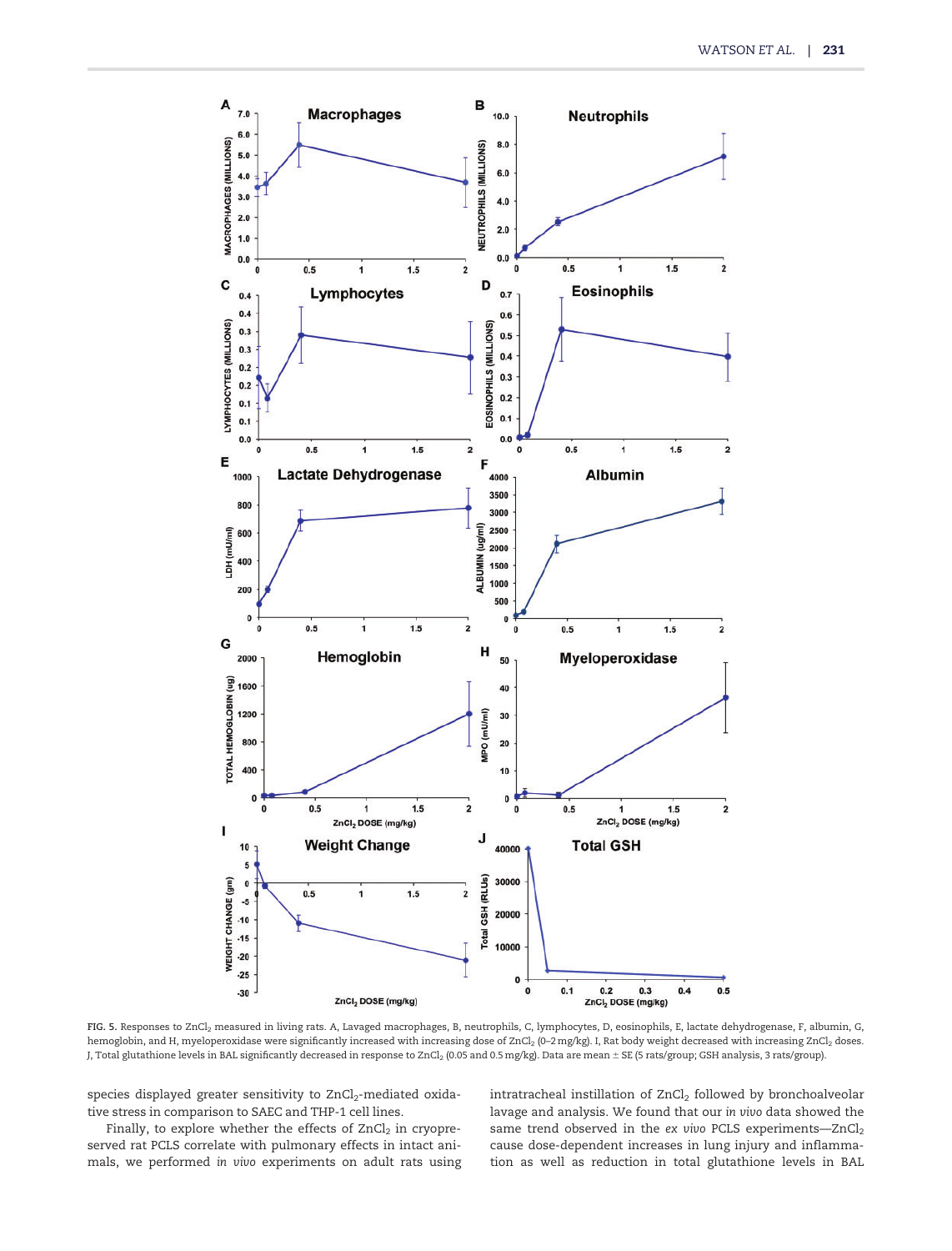<span id="page-7-0"></span>indicating oxidative stress. We also found elevated BAL levels of hemoglobin as well as MPO and albumin, both of which have been linked to oxidative stress and inflammation (Buss et al., 2000; [Ziouzenkova](#page-8-0) et al., 1999). The observed lung injury and inflammation with accompanying clinical manifestations led to weight loss further demonstrating the toxicity of ZnCl<sub>2</sub>.

In conclusion, the data reported here establish the frozenthawed rodent PCLS as a useful preparation for HTS investigations in predictive toxicology. Establishment of strict protocols and optimization was needed for consistent and reproducible results. In HTS of emerging toxicants, our approach is well suited to fill the gap between cell-based assays and complex intact animal model systems.

# FUNDING

National Institutes of Health Grants (ES00002 and HL007118).

## ACKNOWLEDGMENTS

F.D., S.R. and P.M.Q. received support from the Science Without Borders Program of Brazil administered by CAPES, the Brazilian Coordinating Office for the Advancement of Higher Education. CW received support from the Harvard Yerby Fellowship. We thank Nagarjun Konduru and Hugo Hirano for technical help and Melissa Curran for editorial assistance.

## SUPPLEMENTARY DATA

[Supplementary data](http://toxsci.oxfordjournals.org/lookup/suppl/doi:10.1093/toxsci/kfv320/-/DC1) are available online at [http://toxsci.](http://toxsci.oxfordjournals.org/) [oxfordjournals.org/.](http://toxsci.oxfordjournals.org/)

## REFERENCES

- Ahmad, A. A., Wang, Y., Gracz, A. D., Sims, C. E., Magness, S. T., and Allbritton, N. L. (2014). Optimization of 3-D organotypic primary colonic cultures for organ-on-chip applications. J. Biol. Eng. 8, 9.
- Bai, Y., Krishnamoorthy, N., Patel, K. R., Rosas, I., Sanderson, M. J., and Ai, X. (2015). Cryopreserved human precision-cut lung slices as a bioassay for live tissue banking: A viability study of bronchodilation with bitter-taste receptor agonists. Am. J. Respir. Cell Mol. Biol. doi: 10.1165/rcmb.2015-0290MA.
- Balenga, N. A., Klichinsky, M., Xie, Z., Chan, E. C., Zhao, M., Jude, J., Laviolette, M., Panettieri, R. A., Jr, and Druey, K. M. (2015). A fungal protease allergen provokes airway hyper-responsiveness in asthma. Nat. Commun. 6:6763 doi: 10.1038/ncomms7763.
- Baust, J. G., Gao, D., and Baust, J. M. (2009). Cryopreservation: An emerging paradigm change. Organogenesis 5, 90–96.
- Behrsing, H. P., Furniss, M. J., Davis, M., Tomaszewski, J. E., and Parchment, R. E. (2013). In vitro exposure of precision-cut lung slices to 2-(4-amino-3-methylphenyl)-5-fluorobenzothiazole lysylamide dihydrochloride (NSC 710305, Phortress) increases inflammatory cytokine content and tissue damage. Toxicol. Sci. 131, 470–479.
- Berridge, M. V., Herst, P. M., and Tan, A. S. (2005). Tetrazolium dyes as tools in cell biology: new insights into their cellular reduction. Biotechnol. Annu. Rev. 11, 127–152.
- Bhise, N. S., Ribas, J., Manoharan, V., Zhang, Y. S., Polini, A., Massa, S., Dokmeci, M. R., and Khademhosseini, A. (2014).

Organ-on-a-chip platforms for studying drug delivery systems. J. Control. Release 190, 82–93.

- Buss, I. H., Darlow, B. A., and Winterbourn, C. C. (2000). Elevated protein carbonyls and lipid peroxidation products correlating with myeloperoxidase in tracheal aspirates from premature infants. Pediatr. Res. 47, 640–645.
- Castell, J. V., Donato, M. T., and Gomez-Lechon, M. J. (2005). Metabolism and bioactivation of toxicants in the lung. The in vitro cellular approach. Exp. Toxicol. Pathol. 57(Suppl 1), 189–204.
- de Kanter, R., Monshouwer, M., Meijer, D. K., and Groothuis, G. M. (2002). Precision-cut organ slices as a tool to study toxicity and metabolism of xenobiotics with special reference to non-hepatic tissues. Curr. Drug Metab. 3, 39–59.
- Garcia-Canton, C., Minet, E., Anadon, A., and Meredith, C. (2013). Metabolic characterization of cell systems used in in vitro toxicology testing: Lung cell system BEAS-2B as a working example. Toxicol. In Vitro 27, 1719–1727.
- Godoy, P., Hewitt, N. J., Albrecht, U., Andersen, M. E., Ansari, N., Bhattacharya, S., Bode, J. G., Bolleyn, J., Borner, C., Böttger, J., et al. (2013). Recent advances in 2D and 3D in vitro systems using primary hepatocytes, alternative hepatocyte sources and non-parenchymal liver cells and their use in investigating mechanisms of hepatotoxicity, cell signaling and ADME. Arch. Toxicol. 87, 1315–1530.
- Henjakovic, M., Martin, C., Hoymann, H. G., Sewald, K., Ressmeyer, A. R., Dassow, C., Pohlmann, G., Krug, N., Uhlig, S., and Braun, A. (2008). Ex vivo lung function measurements in precision-cut lung slices (PCLS) from chemical allergen– sensitized mice represent a suitable alternative to in vivo studies. Toxicol. Sci. 106, 444–453.
- Huh, D., Matthews, B. D., Mammoto, A., Montoya-Zavala, M., Hsin, H. Y., and Ingber, D. E. (2010). Reconstituting organlevel lung functions on a chip. Science 328, 1662–1668.
- Kumar, V., Abbas, A., Fausto, N., and Aster, J. (2010). Robbins and Cotran Pathologic Basis of Disease, 8th ed. Saunders/Elsevier, Philadelphia, PA.
- Malich, G., Markovic, B., and Winder, C. (1997). The sensitivity and specificity of the MTS tetrazolium assay for detecting the in vitro cytotoxicity of 20 chemicals using human cell lines. Toxicology 124, 179–192.
- Maret, W. (2003). Cellular zinc and redox states converge in the metallothionein/thionein pair. J. Nutr. 133(Suppl. 1), 1460S–1462S.
- Mazur, P. (2004). In Life in the Frozen State. In B.J. Fuller, N. Lane, E.E. Benson, eds. Principles of Cryobiology. CRC Press, Boca Raton, FL, USA. Academic Press. Boca Raton. pp. 3–65.
- McKim, J. M. (2010). Building a tiered approach to in vitro predictive toxicity screening: a focus on assays with in vivo relevance. Comb. Chem. High Throughput Screen 13, 188–206.
- Morin, J. P., Baste, J. M., Gay, A., Crochemore, C., Corbière, C., and Monteil, C. (2013). Precision cut lung slices as an efficient tool for in vitro lung physio-pharmacotoxicology studies. Xenobiotica 43, 63–72.
- Perry, D. K., Smyth, M. J., Stennicke, H. R., Salvesen, G. S., Duriez, P., Poirier, G. G., and Hannun, Y. A. (1997). Zinc is a potent inhibitor of the apoptotic protease, caspase-3. A novel target for zinc in the inhibition of apoptosis. J. Biol. Chem. 272, 18530–18533.
- Plum, L. M., Rink, L., and Haase, H. (2010). The essential toxin: impact of zinc on human health. Int. J. Environ. Res. Public Health 7, 1342–1365.
- Prestera, T., Holtzclaw, W. D., Zhang, Y., and Talalay, P. (1993). Chemical and molecular regulation of enzymes that detoxify carcinogens. Proc. Natl. Acad. Sci. U.S.A. 90, 2965–2969.